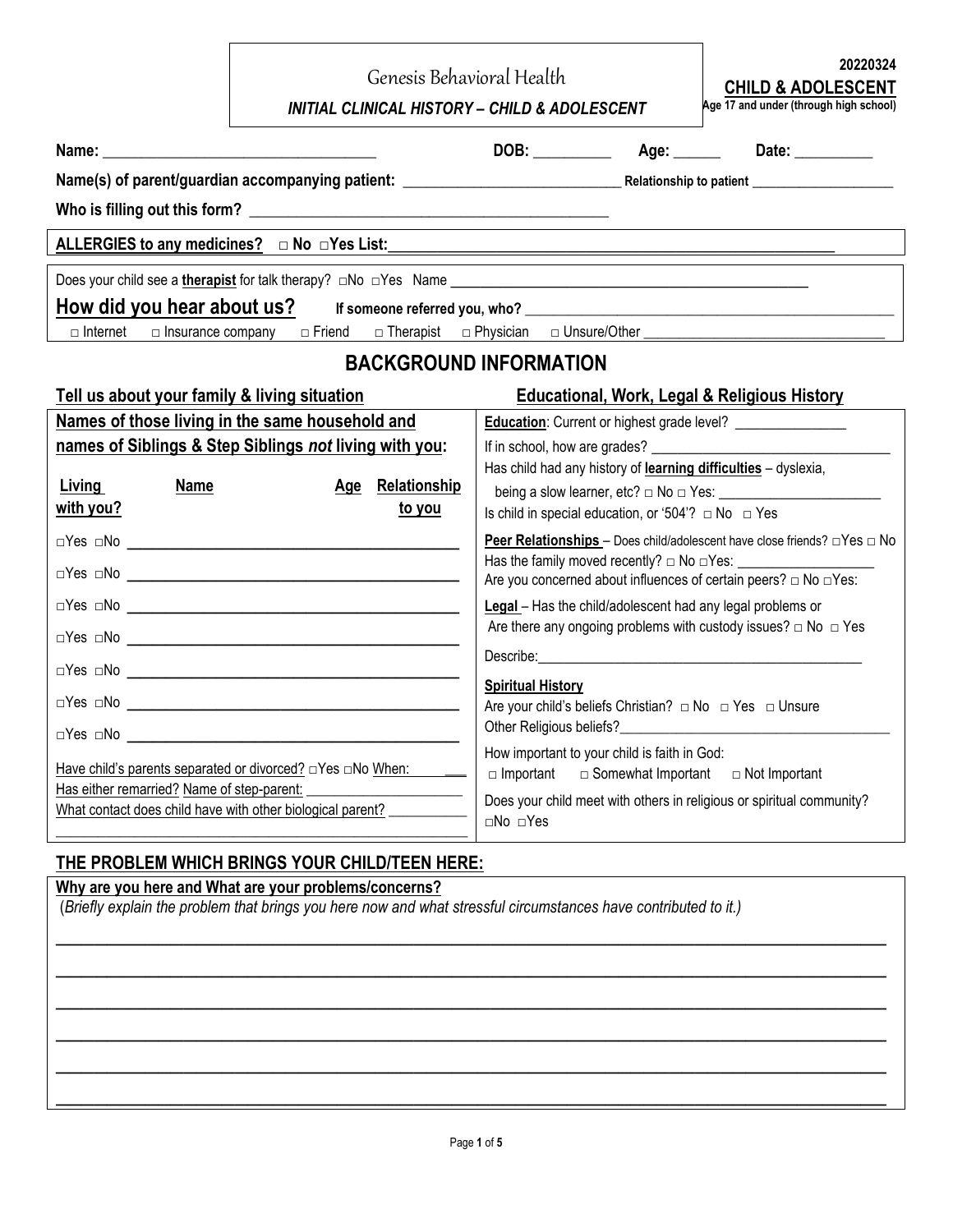# **OTHER SYMPTOMS**

| <b>POST-TRAUMATIC STRESS SYMPTOMS</b>                                     | <b>EATING ISSUES</b>                                             |  |  |  |  |
|---------------------------------------------------------------------------|------------------------------------------------------------------|--|--|--|--|
| □ Has your child has experienced a very significant traumatic event.      | □ Constantly dieting despite others saying you're thin           |  |  |  |  |
| If YES, what?                                                             | $\Box$ Binge eating or purging                                   |  |  |  |  |
| $\Box$ Has distressing memories or nightmares                             |                                                                  |  |  |  |  |
| $\Box$ Is easily startled, always 'on guard'                              | <b>TANTRUMS, OUTBURSTS</b>                                       |  |  |  |  |
| □ Seems to feel numb, unreal, or detached                                 |                                                                  |  |  |  |  |
| $\Box$ Avoids situations reminding him/her of the trauma                  | With aggression?<br>□Yes □No                                     |  |  |  |  |
|                                                                           | Explain:                                                         |  |  |  |  |
| <b>OBSESSIVE-COMPULSIVE SYMPTOMS</b>                                      |                                                                  |  |  |  |  |
| □ Does your child/teen wash or clean a lot?                               | <b>OTHER CHILDHOOD SYMPTOMS</b>                                  |  |  |  |  |
| $\square$ Does your child/teen check things a lot?                        | $\Box$ Bedwetting                                                |  |  |  |  |
| $\Box$ Does your child/teen have a thought that bothers them that they    |                                                                  |  |  |  |  |
| can't get rid of?                                                         | $\Box$ Accidental bowel movements                                |  |  |  |  |
| □ Does your child/teen, because things have to be done a certain way,     | $\Box$ Tics (habits of movements or sounds)                      |  |  |  |  |
| take a long time to finish things?                                        | □ Stops mid-sentence and stares                                  |  |  |  |  |
| $\Box$ Is your child concerned about putting things in a special order or |                                                                  |  |  |  |  |
| symmetry, or is very upset by mess?                                       | PROBLEMS BEING GROUNDED IN REALITY                               |  |  |  |  |
| □ Compulsive hair pulling (Trichotillomania) or skin-picking              | $\Box$ Talks to people who are not there                         |  |  |  |  |
|                                                                           | □ Literally believes he/she is someone else                      |  |  |  |  |
| PHOBIAS/SPECIFIC FEARS                                                    | $\Box$ Hears voices talking when no one is there                 |  |  |  |  |
| $\Box$ Fear of going out or going certain places                          | $\square$ Sees things when nothing is there                      |  |  |  |  |
| $\Box$ Other specific fears? If so, what?                                 | $\Box$ Believes mind is being read or controlled by others       |  |  |  |  |
| SELF HARM/THOUGHTS OF SUICIDE OR DEATH                                    | $\Box$ Claims to get special messages from the TV or radio       |  |  |  |  |
| $\Box$ Child/teen has hurt self physically – cutting, scratching, other   | $\Box$ Paranoid – believes people are out to get him/her         |  |  |  |  |
| (whether suicidal intent or not)                                          | (But no gang or drug activity justifying this belief)            |  |  |  |  |
| □ Child/teen has spoken of thoughts of suicide or wishes to be dead       | $\Box$ Grandiose delusions (fixed, false beliefs)                |  |  |  |  |
| $\Box$ Child/teen has made suicide attempt                                | $\Box$ Involved in Satan worship or strange religious activities |  |  |  |  |
|                                                                           | □ Has developed strange or bizarre ideas about the world         |  |  |  |  |
|                                                                           | □ Speech at times makes no sense                                 |  |  |  |  |
|                                                                           |                                                                  |  |  |  |  |

# **FAMILY HISTORY**

| Please indicate whether any of your (blood) relatives have had any of these concerns: |         |                         |                          |   |              |  |  |
|---------------------------------------------------------------------------------------|---------|-------------------------|--------------------------|---|--------------|--|--|
|                                                                                       | Parents | <b>Brothers/Sisters</b> | Children<br>Grandparents |   | Aunts/Uncles |  |  |
| <b>ADHD</b>                                                                           |         | □<br>□                  |                          |   |              |  |  |
| <b>Autistic Disorders</b>                                                             | П       | п                       | П                        | □ |              |  |  |
| Suicide                                                                               | $\Box$  | □                       | П                        |   | □            |  |  |
| Alcohol/Drug Problems                                                                 | $\Box$  | □                       | $\Box$                   |   | □            |  |  |
| Depression problems                                                                   | $\Box$  | П                       |                          | □ | □            |  |  |
| <b>Bipolar Disorder</b>                                                               | $\Box$  | П                       | $\Box$                   | П | □            |  |  |
| Schizophrenia                                                                         | $\Box$  |                         | $\Box$<br>П              |   | $\Box$       |  |  |
| Obsessive-Compulsive                                                                  | $\Box$  |                         |                          |   | П            |  |  |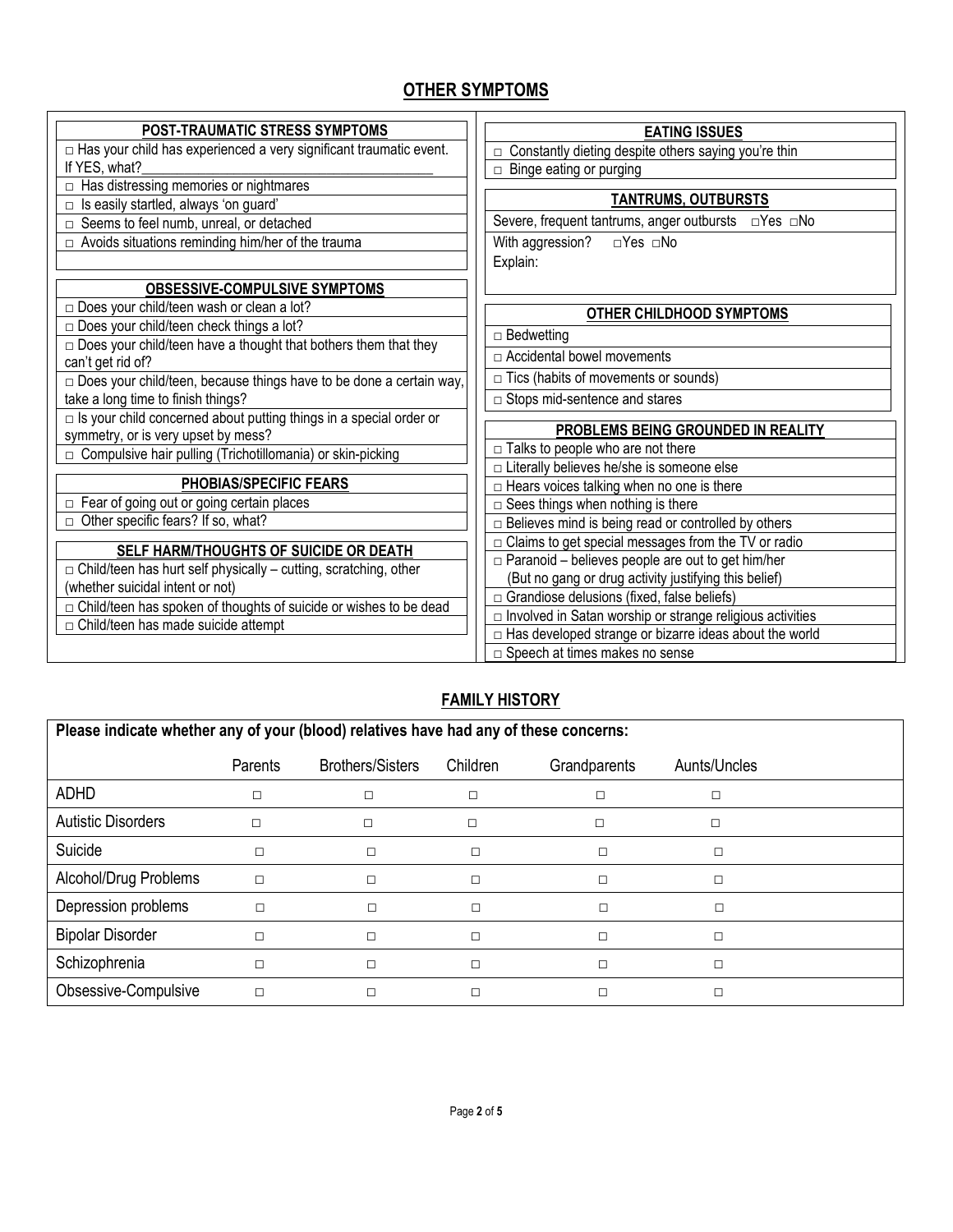## **SLEEP ISSUES**

| IN THE LAST TWO WEEKS, if your child has trouble sleeping too much or too little, or their sleep is interrupted by awakening several times each night, |  |  |  |  |  |  |
|--------------------------------------------------------------------------------------------------------------------------------------------------------|--|--|--|--|--|--|
| please answer the following:                                                                                                                           |  |  |  |  |  |  |
| What time does your child typically go to bed?<br>What time do they typically fall asleep?                                                             |  |  |  |  |  |  |
| Do they seem to feel rested when they wake up in the morning? $\Box$ Yes $\Box$ No<br>What time do they typically wake up?                             |  |  |  |  |  |  |
| Including naps during the day, how many hours, on average, do they sleep per 24 hour day?                                                              |  |  |  |  |  |  |
| If they awaken frequently through the night, how many times does your child awaken, and how long does it take them to go back to sleep?                |  |  |  |  |  |  |
| Awaken approximately<br>times. Time it takes to get back to sleep:                                                                                     |  |  |  |  |  |  |

## **RELATIONSHIPS AND SOCIAL SUPPORTS**

\_\_\_\_\_\_\_\_\_\_\_\_\_\_\_\_\_\_\_\_\_\_\_\_\_\_\_\_\_\_\_\_\_\_\_\_\_\_\_\_\_\_\_\_\_\_\_\_\_\_\_\_\_\_\_\_\_\_\_\_\_\_\_\_\_\_\_\_\_\_\_\_\_\_\_\_\_\_\_\_\_\_\_\_\_\_\_\_\_\_\_\_\_\_\_\_\_\_\_\_\_\_\_\_\_\_\_\_\_\_\_\_\_\_\_\_\_\_\_\_\_\_\_\_\_\_\_\_\_\_\_

### **FAMILY RELATIONSHIPS**

How would you rate your child's happiness in your family? □ Happy □ Fairly happy □ Just OK □ Fairly unhappy □ Very unhappy If VERY UNHAPPY, please write briefly in the space provided below what the general nature of the problems are.

#### **SOCIAL SUPPORTS**

□ Yes □ No Does child experience a lot of loneliness?

□ Yes □ No Does child have a close friend whom they can tell things and trust that the friend won't tell others? How often do they talk?

#### **OTHER CONFLICTUAL RELATIONSHIPS**

□ Yes □ No Is child having significant conflict or stress with anyone outside of your family, being bullied, etc? If so, who, and about what?

#### **SCHOOL**

How is child doing in school? Explain any problems, such as not passing classes, worries about grades, or conflict with people at school.

\_\_\_\_\_\_\_\_\_\_\_\_\_\_\_\_\_\_\_\_\_\_\_\_\_\_\_\_\_\_\_\_\_\_\_\_\_\_\_\_\_\_\_\_\_\_\_\_\_\_\_\_\_\_\_\_\_\_\_\_\_\_\_\_\_\_\_\_\_\_\_\_\_\_\_\_\_\_\_\_\_\_\_

### **PARENTING DIFFICULTIES/OTHER ISSUES OR QUESTIONS**

 $\Box \Box \Box \Box \Box \Box \Box \Box$ 

\_\_\_\_\_\_\_\_\_\_\_\_\_\_\_\_\_\_\_\_\_\_\_\_\_\_\_\_\_\_\_\_\_\_\_\_\_\_\_\_\_\_\_\_\_\_\_\_\_\_\_\_\_\_\_\_\_\_\_\_\_\_\_\_\_\_\_\_\_\_\_\_\_\_\_\_\_\_\_\_\_\_\_\_\_\_\_\_\_\_\_\_\_\_\_\_\_\_\_\_\_\_\_\_\_\_\_\_\_\_\_\_\_\_\_\_\_\_\_\_\_\_\_\_\_\_\_\_\_\_\_

Describe what problems you have as you try to parent your child. For example, are there ways in which you or the child's other parent may be contributing to, or at least not helping, the problem; or things that as a parent you might need help with and would like to discuss? If divorce has occurred, how well would you say the two of you are able to cooperate with regard to the child?

#### **PROBLEMS WITH EMOTIONAL INSTABILITY (For teenagers only)**

Having problems with emotional instability means having unstable [relationships,](http://www.webmd.com/sex-relationships/guide/default.htm) low self-esteem, and problems with impulsive behavior, beginning by late *adolescence or early adulthood.* 

Problems with emotional instability – does your teenager tend to:

- $\Box$  Make frantic efforts to avoid real or imagined abandonment.
- $\Box$  Have a pattern of difficult relationships caused by alternating between extremes of intense admiration and hatred of others.
- $\Box$  Have an unstable self-image or be unsure of his or her own identity.
- $\Box$  Act impulsively in ways that are self-damaging, such as extravagant spending, sex with many partners, [substance](http://www.webmd.com/hw-popup/substance-abuse) abuse, binge [eating,](http://www.webmd.com/hw-popup/binge-eating-disorder) or reckless driving (if driving age, or driving a car without permission).
- □ Have recurring [suicidal](http://www.webmd.com/mental-health/tc/suicidal-thoughts-or-threats-topic-overview) thoughts, make repeated suicide attempts, or cause self-injury through mutilation, such as cutting or burning oneself.
- □ Have frequent emotional overreactions or intense mood swings, including feeling depressed, irritable, or anxious.

These mood swings may only last a few hours at a time. In rare cases, they may last a day or two.

- $\Box$  Have long-term feelings of emptiness.
- $\Box$  Have inappropriate, fierce anger or problems controlling anger or often display temper [tantrums](http://children.webmd.com/tc/temper-tantrums-topic-overview) or get into fights.
- □ Have temporary episodes of feeling suspicious of others without reason (paranoia) or losing a sense of reality.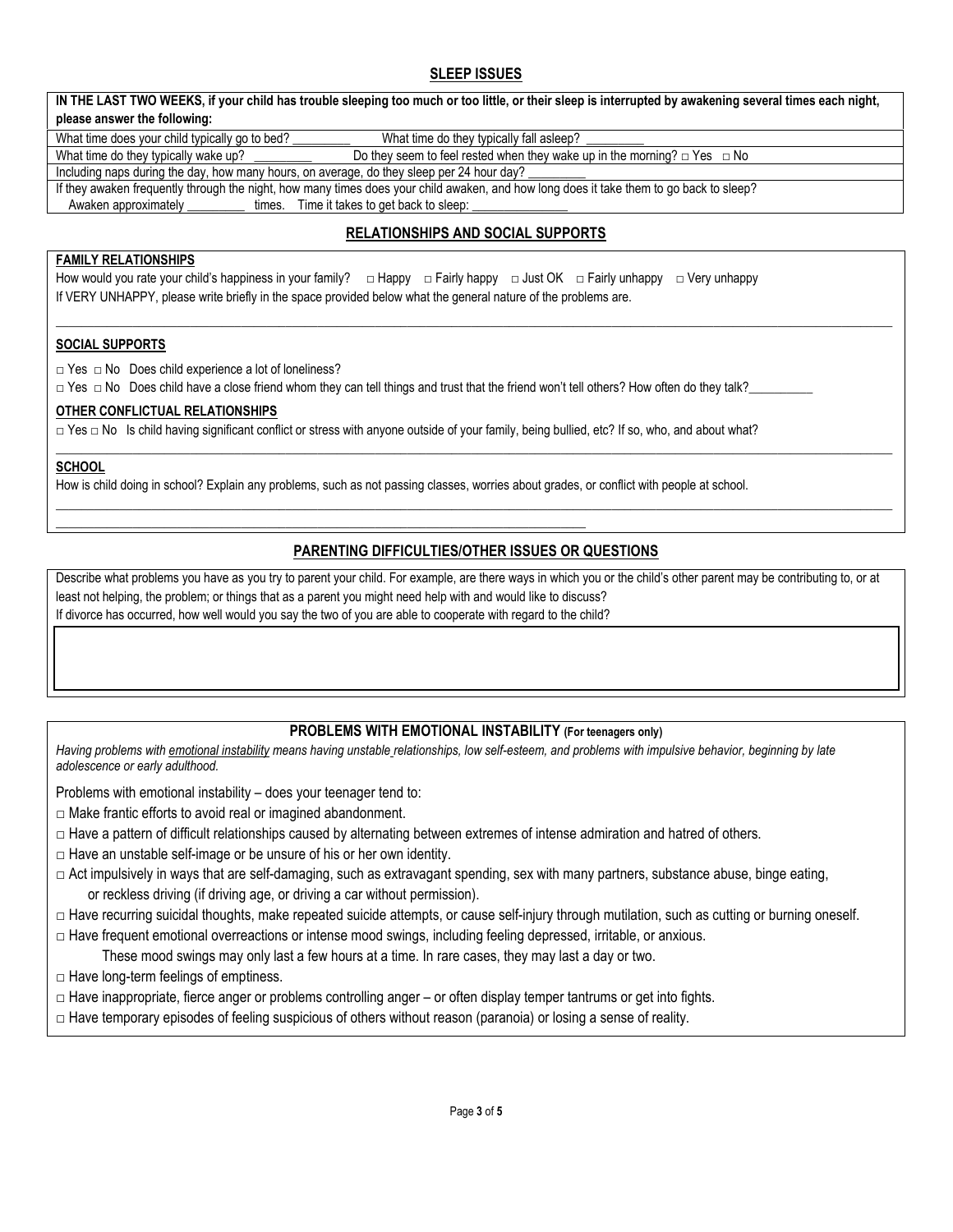# **SOCIAL INTERACTIONS AND ASPERGER'S SYMPTOMS**

| 1) Significant problems with nonverbal communication skills, such as understanding the meaning of<br>eye-to-eye contact, facial expressions, or body posture.<br>The problems with nonverbal communication skills involve difficulty 'reading' people. For example, the child may recognize, that another person does<br>not like something they just said or did, but they may not understand why the other person was bothered. Or, for example, when another person<br>bumps into them accidentally, they assume it was on purpose.<br>2) Marked difficulty in establishing or maintaining friendships with children of the same age.<br>Though may play well with younger children, or be able to converse with adults. Seems 'clueless' in many social situations, often saying and doing<br>things which a child even much younger in age would intuitively know not to do. Lacks 'common sense' in relating to other people.<br>3) Lack of interest in sharing enjoyment, interests, or achievements with other people.<br>On the other hand, may go on and on talking about something in which they are interested despite the fact that the person to whom they are talking<br>is not interested and does not want to hear (example of a problem with reading body language).<br>4) Lack of empathy. Has difficulty understanding other people's feelings and connecting to them in a personal way.<br>May be able sometimes to recognize what others' feelings are, but has difficulty connecting with others and apparent difficulty identifying the distress<br>of other people and responding appropriately.<br><b>Total YES answers</b><br>II. Limited interests in activities or play<br>1) Preoccupation with certain topics<br>For example, may be fascinated by Star Wars, Japanese cartoon cards or characters, video games, military history, dinosaurs, maps, weapons, or<br>other interests which are 'different' from other children the same age.<br>2) A need for sameness and routines; or being rigid and inflexible<br>For example, insisting that things be done a certain way, though there is no reason why they should be done so.<br>3) Can't 'let go' of a topic or request. |                              |
|----------------------------------------------------------------------------------------------------------------------------------------------------------------------------------------------------------------------------------------------------------------------------------------------------------------------------------------------------------------------------------------------------------------------------------------------------------------------------------------------------------------------------------------------------------------------------------------------------------------------------------------------------------------------------------------------------------------------------------------------------------------------------------------------------------------------------------------------------------------------------------------------------------------------------------------------------------------------------------------------------------------------------------------------------------------------------------------------------------------------------------------------------------------------------------------------------------------------------------------------------------------------------------------------------------------------------------------------------------------------------------------------------------------------------------------------------------------------------------------------------------------------------------------------------------------------------------------------------------------------------------------------------------------------------------------------------------------------------------------------------------------------------------------------------------------------------------------------------------------------------------------------------------------------------------------------------------------------------------------------------------------------------------------------------------------------------------------------------------------------------------------------------------------------------------------------------------------|------------------------------|
|                                                                                                                                                                                                                                                                                                                                                                                                                                                                                                                                                                                                                                                                                                                                                                                                                                                                                                                                                                                                                                                                                                                                                                                                                                                                                                                                                                                                                                                                                                                                                                                                                                                                                                                                                                                                                                                                                                                                                                                                                                                                                                                                                                                                                | $\Box$ Yes $\Box$ No         |
|                                                                                                                                                                                                                                                                                                                                                                                                                                                                                                                                                                                                                                                                                                                                                                                                                                                                                                                                                                                                                                                                                                                                                                                                                                                                                                                                                                                                                                                                                                                                                                                                                                                                                                                                                                                                                                                                                                                                                                                                                                                                                                                                                                                                                |                              |
|                                                                                                                                                                                                                                                                                                                                                                                                                                                                                                                                                                                                                                                                                                                                                                                                                                                                                                                                                                                                                                                                                                                                                                                                                                                                                                                                                                                                                                                                                                                                                                                                                                                                                                                                                                                                                                                                                                                                                                                                                                                                                                                                                                                                                | $\Box$ Yes $\Box$ No         |
|                                                                                                                                                                                                                                                                                                                                                                                                                                                                                                                                                                                                                                                                                                                                                                                                                                                                                                                                                                                                                                                                                                                                                                                                                                                                                                                                                                                                                                                                                                                                                                                                                                                                                                                                                                                                                                                                                                                                                                                                                                                                                                                                                                                                                |                              |
|                                                                                                                                                                                                                                                                                                                                                                                                                                                                                                                                                                                                                                                                                                                                                                                                                                                                                                                                                                                                                                                                                                                                                                                                                                                                                                                                                                                                                                                                                                                                                                                                                                                                                                                                                                                                                                                                                                                                                                                                                                                                                                                                                                                                                | $\Box$ Yes $\Box$ No         |
|                                                                                                                                                                                                                                                                                                                                                                                                                                                                                                                                                                                                                                                                                                                                                                                                                                                                                                                                                                                                                                                                                                                                                                                                                                                                                                                                                                                                                                                                                                                                                                                                                                                                                                                                                                                                                                                                                                                                                                                                                                                                                                                                                                                                                |                              |
|                                                                                                                                                                                                                                                                                                                                                                                                                                                                                                                                                                                                                                                                                                                                                                                                                                                                                                                                                                                                                                                                                                                                                                                                                                                                                                                                                                                                                                                                                                                                                                                                                                                                                                                                                                                                                                                                                                                                                                                                                                                                                                                                                                                                                |                              |
|                                                                                                                                                                                                                                                                                                                                                                                                                                                                                                                                                                                                                                                                                                                                                                                                                                                                                                                                                                                                                                                                                                                                                                                                                                                                                                                                                                                                                                                                                                                                                                                                                                                                                                                                                                                                                                                                                                                                                                                                                                                                                                                                                                                                                |                              |
|                                                                                                                                                                                                                                                                                                                                                                                                                                                                                                                                                                                                                                                                                                                                                                                                                                                                                                                                                                                                                                                                                                                                                                                                                                                                                                                                                                                                                                                                                                                                                                                                                                                                                                                                                                                                                                                                                                                                                                                                                                                                                                                                                                                                                | $\Box$ Yes $\Box$ No         |
|                                                                                                                                                                                                                                                                                                                                                                                                                                                                                                                                                                                                                                                                                                                                                                                                                                                                                                                                                                                                                                                                                                                                                                                                                                                                                                                                                                                                                                                                                                                                                                                                                                                                                                                                                                                                                                                                                                                                                                                                                                                                                                                                                                                                                |                              |
|                                                                                                                                                                                                                                                                                                                                                                                                                                                                                                                                                                                                                                                                                                                                                                                                                                                                                                                                                                                                                                                                                                                                                                                                                                                                                                                                                                                                                                                                                                                                                                                                                                                                                                                                                                                                                                                                                                                                                                                                                                                                                                                                                                                                                | $\Box$ Yes $\Box$ No         |
|                                                                                                                                                                                                                                                                                                                                                                                                                                                                                                                                                                                                                                                                                                                                                                                                                                                                                                                                                                                                                                                                                                                                                                                                                                                                                                                                                                                                                                                                                                                                                                                                                                                                                                                                                                                                                                                                                                                                                                                                                                                                                                                                                                                                                |                              |
|                                                                                                                                                                                                                                                                                                                                                                                                                                                                                                                                                                                                                                                                                                                                                                                                                                                                                                                                                                                                                                                                                                                                                                                                                                                                                                                                                                                                                                                                                                                                                                                                                                                                                                                                                                                                                                                                                                                                                                                                                                                                                                                                                                                                                | $\Box$ Yes $\Box$ No         |
| For example, repeatedly asks over and over for something they want to do or have. They won't take 'no' for an answer.                                                                                                                                                                                                                                                                                                                                                                                                                                                                                                                                                                                                                                                                                                                                                                                                                                                                                                                                                                                                                                                                                                                                                                                                                                                                                                                                                                                                                                                                                                                                                                                                                                                                                                                                                                                                                                                                                                                                                                                                                                                                                          |                              |
| 4) Unusual behaviors or movements of the body                                                                                                                                                                                                                                                                                                                                                                                                                                                                                                                                                                                                                                                                                                                                                                                                                                                                                                                                                                                                                                                                                                                                                                                                                                                                                                                                                                                                                                                                                                                                                                                                                                                                                                                                                                                                                                                                                                                                                                                                                                                                                                                                                                  | $\square$ Yes<br>$\sqcap$ No |
| These may include body rocking and hand flapping.                                                                                                                                                                                                                                                                                                                                                                                                                                                                                                                                                                                                                                                                                                                                                                                                                                                                                                                                                                                                                                                                                                                                                                                                                                                                                                                                                                                                                                                                                                                                                                                                                                                                                                                                                                                                                                                                                                                                                                                                                                                                                                                                                              | <b>Total YES answers</b>     |